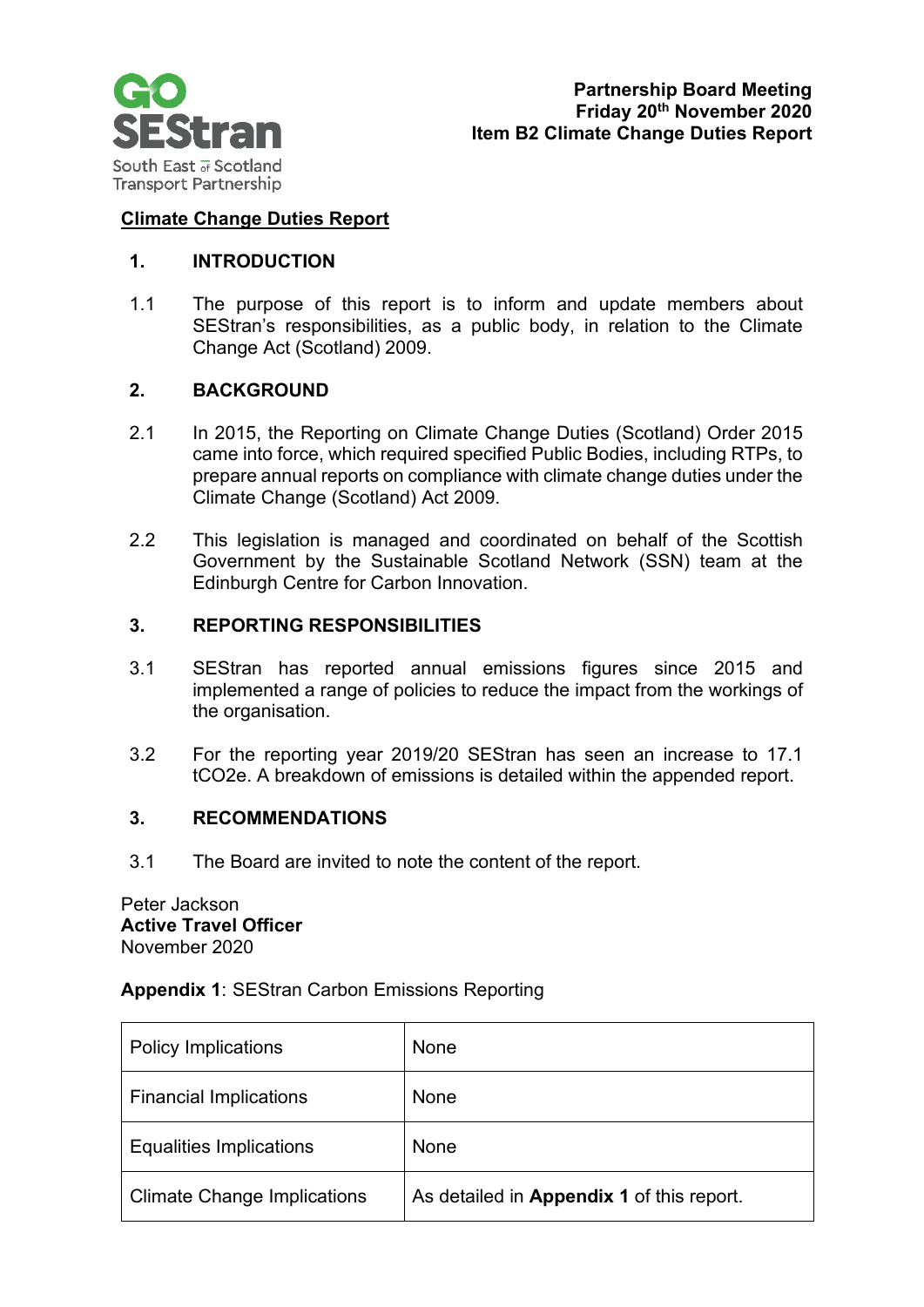

## **Climate Change Duties Report Appendix 10th November 2020**

# **SEStran Carbon Emissions Reporting 2019-20**

|       | <b>Emission Source</b>                    | <b>Units</b> | <b>Emission</b><br><b>Factor</b> | <b>Units</b>        | kg CO <sub>2</sub> e |
|-------|-------------------------------------------|--------------|----------------------------------|---------------------|----------------------|
| 41    | Domestic Flight (average<br>passenger)    | passenger km | 0.25355                          | kg CO2/passenger km | 375.73               |
| 42    | Short-haul flights (average<br>passenger) | passenger km | 0.15753                          | kg CO2/passenger km | 5,419.90             |
| 44    | Rail (National Rail)                      | passenger km | 0.04115                          | kg CO2/passenger km | 434.46               |
| 45    | Car - diesel (average)                    | passenger km | 0.17336                          | kg CO2/passenger km | 327.26               |
| 46    | Car - petrol (average)                    | passenger km | 0.18084                          | kg CO2/passenger km | 648.71               |
| 53    | Bus (local bus, not London)               | passenger km | 0.12076                          | kg CO2/passenger km | 43.84                |
| 54    | Taxi (black cab)                          | passenger km | 0.21176                          | kg CO2/passenger km | 61.72                |
| Other | <b>Staff Travel to Work</b>               | km           | various                          | kg CO2e/km          | 9,785.21             |
|       | Scope 1                                   |              |                                  |                     | 0.00                 |
|       | Scope 2                                   |              |                                  |                     | 0.00                 |
|       | Scope 3                                   |              |                                  |                     | 17,096.85            |
|       | <b>SEStran TOTAL</b>                      |              |                                  | <b>Tonnes CO2e</b>  | 17.1                 |

The table above illustrates SEStran carbon emissions for 2019-20 against the relevant reportable emission categories. Since the relocation of SEStran to Victoria Quay in 2016 no report is made for categories that would otherwise be included in the Scottish Government building report, i.e. categories 1,2,5,9,26 and 30.

SEStran has set a target to reduce business travel by 5% on an annual basis. The table below details the annual change since relocating to Victoria Quay.

| <b>Reporting Year</b> | <b>Tonnes CO2e</b> | <b>Percentage Change</b> |
|-----------------------|--------------------|--------------------------|
| 2016-17               | 7.138              | *First Year at VQ        |
| 2017-18               | 5.241              | $-27%$                   |
| 2018-19               | 7.227              | +38%                     |
| 2019-20               | 7.312              | $+1%$                    |

During 2019-20 there continued to be a range of working groups covering transport and planning, following from a busy 2018-19. A number of EU projects meetings and kick-offs contributed to higher levels of short haul flights, demonstrating the continuing breadth of